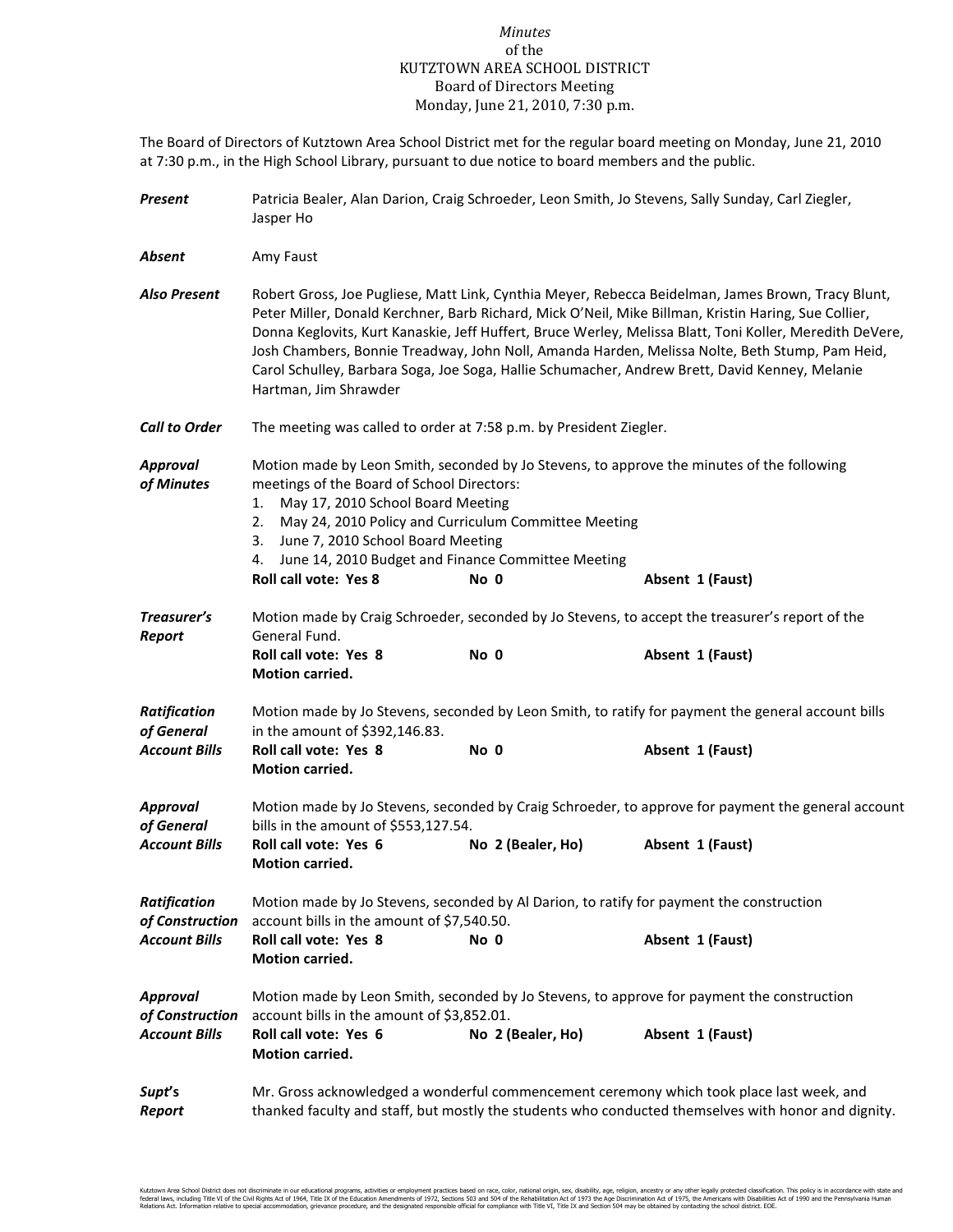KASD Board of Directors Meeting Minutes June 21, 2010 Page 2 of 4

> Mr. Gross also acknowledged John Bowen and Nathan Onorofsky who won the silver medal in the National History Day competition and Casey Trexler who took first place in the FFA statewide competition for her Extemporaneous Speech.

 Mr. Gross presented a full-day kindergarten year-end classroom assessment report via PowerPoint depicting quantitative and qualitative data showing accelerated growth in literacy development and mathematic literacy in the full-day setting. Mr. Gross indicated the presentation is available to the public from the district website.

| <b>EIT</b><br>Pat Bealer                                                                                                                                                                                     | No report.                                                                                                                                                                                                                                                                                                                                                  |                                                                                                          |                                                                                                                                                                                                                                     |                                                                                                                                                                                                                                                                                                                                                                                                                                                                                                                                                                                                                                                                                                                                                                                                                          |
|--------------------------------------------------------------------------------------------------------------------------------------------------------------------------------------------------------------|-------------------------------------------------------------------------------------------------------------------------------------------------------------------------------------------------------------------------------------------------------------------------------------------------------------------------------------------------------------|----------------------------------------------------------------------------------------------------------|-------------------------------------------------------------------------------------------------------------------------------------------------------------------------------------------------------------------------------------|--------------------------------------------------------------------------------------------------------------------------------------------------------------------------------------------------------------------------------------------------------------------------------------------------------------------------------------------------------------------------------------------------------------------------------------------------------------------------------------------------------------------------------------------------------------------------------------------------------------------------------------------------------------------------------------------------------------------------------------------------------------------------------------------------------------------------|
| <b>BCTC</b><br>No report.<br>Craig Schroeder                                                                                                                                                                 |                                                                                                                                                                                                                                                                                                                                                             |                                                                                                          |                                                                                                                                                                                                                                     |                                                                                                                                                                                                                                                                                                                                                                                                                                                                                                                                                                                                                                                                                                                                                                                                                          |
| ECC<br>Jo Stevens                                                                                                                                                                                            | consecutive year.                                                                                                                                                                                                                                                                                                                                           |                                                                                                          |                                                                                                                                                                                                                                     |                                                                                                                                                                                                                                                                                                                                                                                                                                                                                                                                                                                                                                                                                                                                                                                                                          |
| <b>BCIU</b><br>President Ziegler reported the \$20 million expansion and renovation of the facilities<br>the board was contemplating has been revamped to a \$6-7 million facility revision.<br>Carl Ziegler |                                                                                                                                                                                                                                                                                                                                                             |                                                                                                          |                                                                                                                                                                                                                                     |                                                                                                                                                                                                                                                                                                                                                                                                                                                                                                                                                                                                                                                                                                                                                                                                                          |
| <b>PSBA</b><br>Pat Bealer                                                                                                                                                                                    | Mrs. Bealer reported the pension Omnibus Bill has been passed that limits increases on<br>employer contributions and revises the eligibility requirements and contribution rates for<br>new members.                                                                                                                                                        |                                                                                                          |                                                                                                                                                                                                                                     |                                                                                                                                                                                                                                                                                                                                                                                                                                                                                                                                                                                                                                                                                                                                                                                                                          |
|                                                                                                                                                                                                              | Board President President Ziegler publically acknowledged and thanked both Mr. Gross, superintendent, and Mr.<br>Lazo, assistant superintendent, for graciously agreeing to a zero percent (0%) salary increase for the<br>2010-2011 school year. He indicated this was not a reflection on job performance, but rather in                                  |                                                                                                          |                                                                                                                                                                                                                                     |                                                                                                                                                                                                                                                                                                                                                                                                                                                                                                                                                                                                                                                                                                                                                                                                                          |
| 1.<br>2.<br>3.<br>4.                                                                                                                                                                                         | Football<br>Girls Tennis<br>Field Hockey<br><b>Boys Soccer</b>                                                                                                                                                                                                                                                                                              |                                                                                                          | \$4,920<br>\$4,314<br>\$5,247<br>\$4,994                                                                                                                                                                                            |                                                                                                                                                                                                                                                                                                                                                                                                                                                                                                                                                                                                                                                                                                                                                                                                                          |
|                                                                                                                                                                                                              | Assistant High School Coach<br>Head Middle School Coach<br>Assistant Middle School Coach<br>Volunteer Midde School Coach<br>Volunteer Middle School Coach<br><b>CROSS COUNTRY</b><br>Volunteer Coach<br>CHEERLEADING<br><b>Head Coach</b><br>Assistant High School Coach<br><b>FOOTBALL</b><br>Assistant Coach<br>Assistant Coach<br><b>Assistant Coach</b> |                                                                                                          | Jennifer L. Wyland<br>Elaine M. Rabenald<br>Megan B. Conrad<br>Denise L. Keim<br>Rebecca L. Hottenstein<br>Randall T. Wert<br>Kellie A. Pacher<br>Placeholder<br>Benjamin J. McKnight IV<br>John M. DiGuardi<br>Jonathan J. Hilbert | \$2,255<br>\$2,255<br>\$2,262<br>\$2,315<br>\$1,832<br>\$2,477<br>\$2,262<br>\$2,417<br>\$2,477                                                                                                                                                                                                                                                                                                                                                                                                                                                                                                                                                                                                                                                                                                                          |
|                                                                                                                                                                                                              |                                                                                                                                                                                                                                                                                                                                                             | Benjamin J. McKnight<br>Harry A. McGonigle<br>Krista L. Keim<br>Michael P. O'Neil<br><b>FIELD HOCKEY</b> | recognition of the economic environment.<br>high school, effective June 22, 2010.<br>Head Middle School Coach                                                                                                                       | Mrs. Stevens reported the committee discussed the fall coaches and salaries for the<br>2010-2011 school year. The coaching salaries do not depict an increase for the second<br>Motion made by Al Darion, seconded by Sally Sunday, to approve the following personnel items:<br>The acceptance of the resignation of Sheryl Lyn E. Henry as a special education inclusion aide at the<br>The approval of Carol C. Schulley as the high school family and consumer science teacher, effective<br>August 23, 2010, at the rate per Bachelor's, Step 4, non-tenured, per the KATA/KASD contract.<br>The approval of the following salaries for fall head coaching staff for the 2010-2011 school year:<br>The approval of the following fall coaching staff and salaries for the 2010-2011 school year:<br>James T. Picone |

Kutztown Area School District does not discriminate in our educational programs, activities or employment practices based on race, color, national origin, sex, disability, age, religion, ancestry or any other legally prote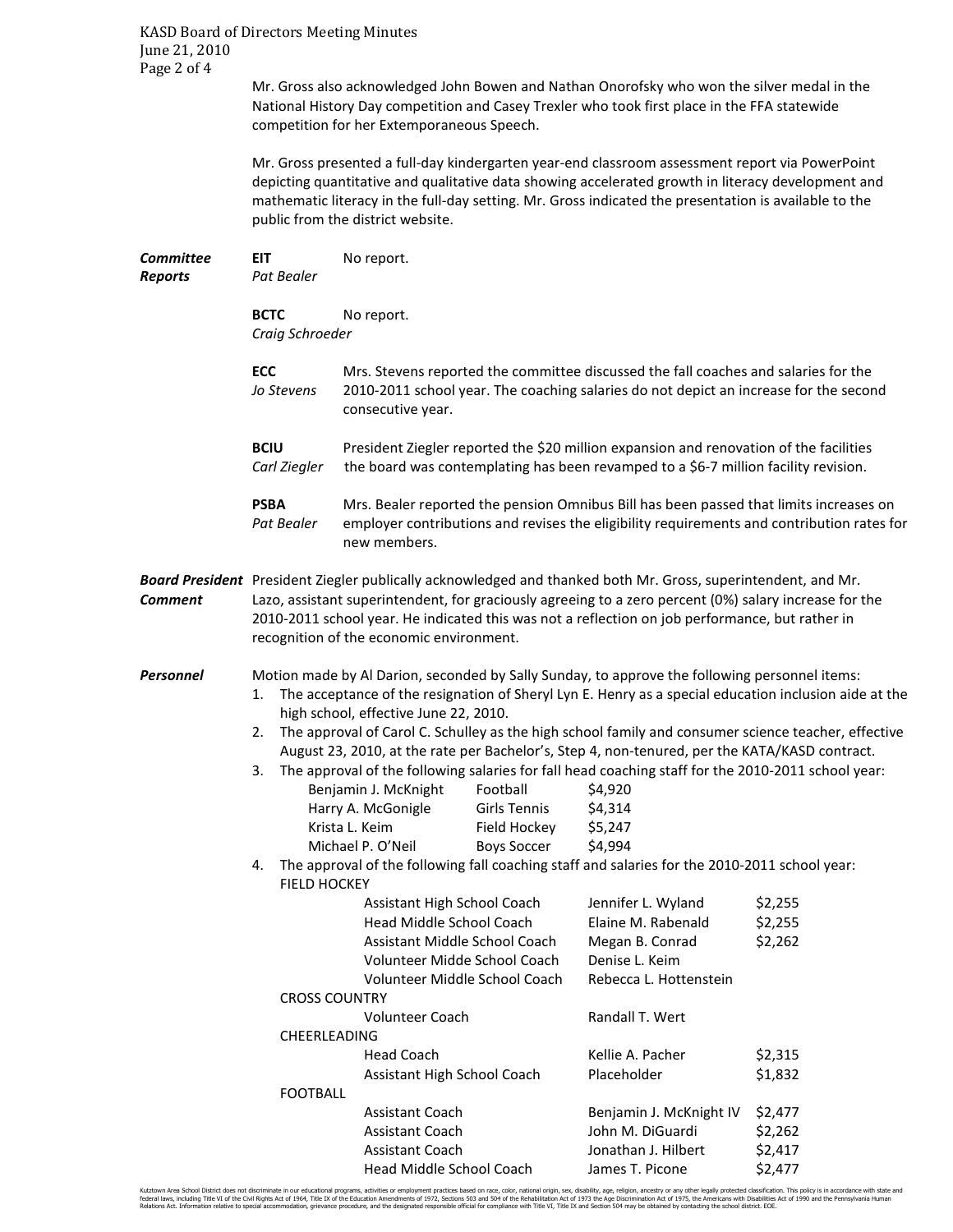| $1$ agu $J$ VI T                                               | <b>BOYS SOCCER</b>                                                                                                                                                                                                                                                                                                                                                                                                                                                                                                                                                                                                                                                                                                                                                                                                                                                                                                                                                                                                                                                                                                                                                                                                                                                 | Assistant Middle School Coach<br>Volunteer Coach<br><b>Volunteer Coach</b><br>Volunteer Coach | Mark Prevoznik<br>Michael J. Esterly<br>David J. Guiles<br>Nicholas R. McKnight | \$2,417            |  |  |  |
|----------------------------------------------------------------|--------------------------------------------------------------------------------------------------------------------------------------------------------------------------------------------------------------------------------------------------------------------------------------------------------------------------------------------------------------------------------------------------------------------------------------------------------------------------------------------------------------------------------------------------------------------------------------------------------------------------------------------------------------------------------------------------------------------------------------------------------------------------------------------------------------------------------------------------------------------------------------------------------------------------------------------------------------------------------------------------------------------------------------------------------------------------------------------------------------------------------------------------------------------------------------------------------------------------------------------------------------------|-----------------------------------------------------------------------------------------------|---------------------------------------------------------------------------------|--------------------|--|--|--|
|                                                                |                                                                                                                                                                                                                                                                                                                                                                                                                                                                                                                                                                                                                                                                                                                                                                                                                                                                                                                                                                                                                                                                                                                                                                                                                                                                    | Assistant High School Coach<br>Head Middle School Coach                                       | Ian R. Moreland<br>Calvin M. Fridirici                                          | \$2,255<br>\$2,153 |  |  |  |
|                                                                | <b>GIRLS TENNIS</b>                                                                                                                                                                                                                                                                                                                                                                                                                                                                                                                                                                                                                                                                                                                                                                                                                                                                                                                                                                                                                                                                                                                                                                                                                                                | Assistant Middle School Coach                                                                 | Placeholder                                                                     | \$2,100            |  |  |  |
|                                                                | Assistant High School Coach<br>Jeffrey S. Zimmerman<br>\$1,589<br>The approval of the following Eshelman bus and van drivers for the 2010-2011 school year,<br>5.                                                                                                                                                                                                                                                                                                                                                                                                                                                                                                                                                                                                                                                                                                                                                                                                                                                                                                                                                                                                                                                                                                  |                                                                                               |                                                                                 |                    |  |  |  |
|                                                                | effective July 1, 2010:<br>William F. Brobst<br>Richard Q. Haag                                                                                                                                                                                                                                                                                                                                                                                                                                                                                                                                                                                                                                                                                                                                                                                                                                                                                                                                                                                                                                                                                                                                                                                                    | Tara L. Jacoby<br>Howard E. King                                                              | Heather A. Mayer                                                                |                    |  |  |  |
|                                                                | The approval of Melanie A. Wessner as a substitute van driver for Kutztown Area School District,<br>6.<br>effective June 22, 2010, at a rate of \$10.00 per hour.                                                                                                                                                                                                                                                                                                                                                                                                                                                                                                                                                                                                                                                                                                                                                                                                                                                                                                                                                                                                                                                                                                  |                                                                                               |                                                                                 |                    |  |  |  |
|                                                                | The approval of the following Senior Volunteer Tax Exchange Program participants for the 2010-<br>7.<br>2011 school year, effective July 1, 2010:                                                                                                                                                                                                                                                                                                                                                                                                                                                                                                                                                                                                                                                                                                                                                                                                                                                                                                                                                                                                                                                                                                                  |                                                                                               |                                                                                 |                    |  |  |  |
|                                                                | Dorothy M. Bailey                                                                                                                                                                                                                                                                                                                                                                                                                                                                                                                                                                                                                                                                                                                                                                                                                                                                                                                                                                                                                                                                                                                                                                                                                                                  | Gertrude E. Johnson                                                                           | Mary jane MacKenzie                                                             |                    |  |  |  |
|                                                                | Joan M. Brown                                                                                                                                                                                                                                                                                                                                                                                                                                                                                                                                                                                                                                                                                                                                                                                                                                                                                                                                                                                                                                                                                                                                                                                                                                                      | Lillian I. Karch                                                                              | Audrey M. Miller                                                                |                    |  |  |  |
|                                                                | <b>Gladys Derstine</b>                                                                                                                                                                                                                                                                                                                                                                                                                                                                                                                                                                                                                                                                                                                                                                                                                                                                                                                                                                                                                                                                                                                                                                                                                                             | Peter B. Karch                                                                                | Donald L. Miller                                                                |                    |  |  |  |
|                                                                | Joyce C. Dietrich                                                                                                                                                                                                                                                                                                                                                                                                                                                                                                                                                                                                                                                                                                                                                                                                                                                                                                                                                                                                                                                                                                                                                                                                                                                  | Lois E. Long                                                                                  | Randall L. Schwartz                                                             |                    |  |  |  |
|                                                                | Patricia R. Greenawalt<br><b>Roll call vote: Yes 8</b>                                                                                                                                                                                                                                                                                                                                                                                                                                                                                                                                                                                                                                                                                                                                                                                                                                                                                                                                                                                                                                                                                                                                                                                                             | Sandra A. Long<br>No 0                                                                        | Absent 1 (Faust)                                                                |                    |  |  |  |
|                                                                | <b>Motion carried.</b>                                                                                                                                                                                                                                                                                                                                                                                                                                                                                                                                                                                                                                                                                                                                                                                                                                                                                                                                                                                                                                                                                                                                                                                                                                             |                                                                                               |                                                                                 |                    |  |  |  |
|                                                                | All Personnel were Approved Pending the District's Receipt of All Mandated Credentials                                                                                                                                                                                                                                                                                                                                                                                                                                                                                                                                                                                                                                                                                                                                                                                                                                                                                                                                                                                                                                                                                                                                                                             |                                                                                               |                                                                                 |                    |  |  |  |
| <b>Homestead &amp;</b><br><b>Farmstead</b><br><b>Exclusion</b> | Motion made by Sally Sunday, seconded by Pat Bealer, to adopt the 2010-2011 Homestead and<br>Farmstead Exclusion Resolution per the attached.                                                                                                                                                                                                                                                                                                                                                                                                                                                                                                                                                                                                                                                                                                                                                                                                                                                                                                                                                                                                                                                                                                                      |                                                                                               |                                                                                 |                    |  |  |  |
|                                                                | <b>Roll call vote: Yes 8</b><br><b>Motion carried.</b>                                                                                                                                                                                                                                                                                                                                                                                                                                                                                                                                                                                                                                                                                                                                                                                                                                                                                                                                                                                                                                                                                                                                                                                                             | No 0                                                                                          | Absent 1 (Faust)                                                                |                    |  |  |  |
| 2010-2011<br><b>Final Budget</b>                               | Motion made by Sally Sunday, seconded by Pat Bealer, to adopt the 2010-2011 Kutztown Area School<br>District Expenditure Budget in the amount of \$28,125,870.                                                                                                                                                                                                                                                                                                                                                                                                                                                                                                                                                                                                                                                                                                                                                                                                                                                                                                                                                                                                                                                                                                     |                                                                                               |                                                                                 |                    |  |  |  |
|                                                                | RESOLVED, that the Board of School Directors of Kutztown Area School District hereby assess, levies,<br>and enacts or re-enacts (a) a tax upon the assessment valuation of real estate in the said school district<br>at the rate of 28.277 mills or \$28.277 on each \$1,000 of assessed valuation; (b) a tax of \$5.00 upon each<br>person residing in said school district on the first day of July 2010, under Section 679 of the<br>Pennsylvania School Code; (c) a tax of \$5.00 upon each person residing in said school district on the first<br>day of July 2010, under authority of Act 511; (d) a tax of 1% upon the earned income of each resident of<br>said school district, under authority of Act 511; (e) a 1% realty transfer tax upon the transfer of all real<br>estate situated within the said school district under authority of Act 511; (f) a \$10.00 Local Services Tax<br>upon all persons having their principal place of employment within the geographical limits of said<br>school district, under authority of Act 511; (g) a 10% tax on admissions to places of amusement, athletic<br>events, and the like under authority of Act 511.<br>Roll call vote: Yes 6<br>No 2 (Darion, Stevens)<br>Absent 1 (Faust)<br>Motion carried. |                                                                                               |                                                                                 |                    |  |  |  |
| <b>Miscellaneous</b><br><b>Positions</b><br>Compensation       | Motion made by Craig Schroeder, seconded by Leon Smith, to approve the 2010-2011 miscellaneous<br>positions compensation per the attached list.                                                                                                                                                                                                                                                                                                                                                                                                                                                                                                                                                                                                                                                                                                                                                                                                                                                                                                                                                                                                                                                                                                                    |                                                                                               |                                                                                 |                    |  |  |  |
|                                                                | Roll call vote: Yes 7<br>Motion carried.                                                                                                                                                                                                                                                                                                                                                                                                                                                                                                                                                                                                                                                                                                                                                                                                                                                                                                                                                                                                                                                                                                                                                                                                                           | No 0                                                                                          | Absent 2 (Faust, Ho)                                                            |                    |  |  |  |